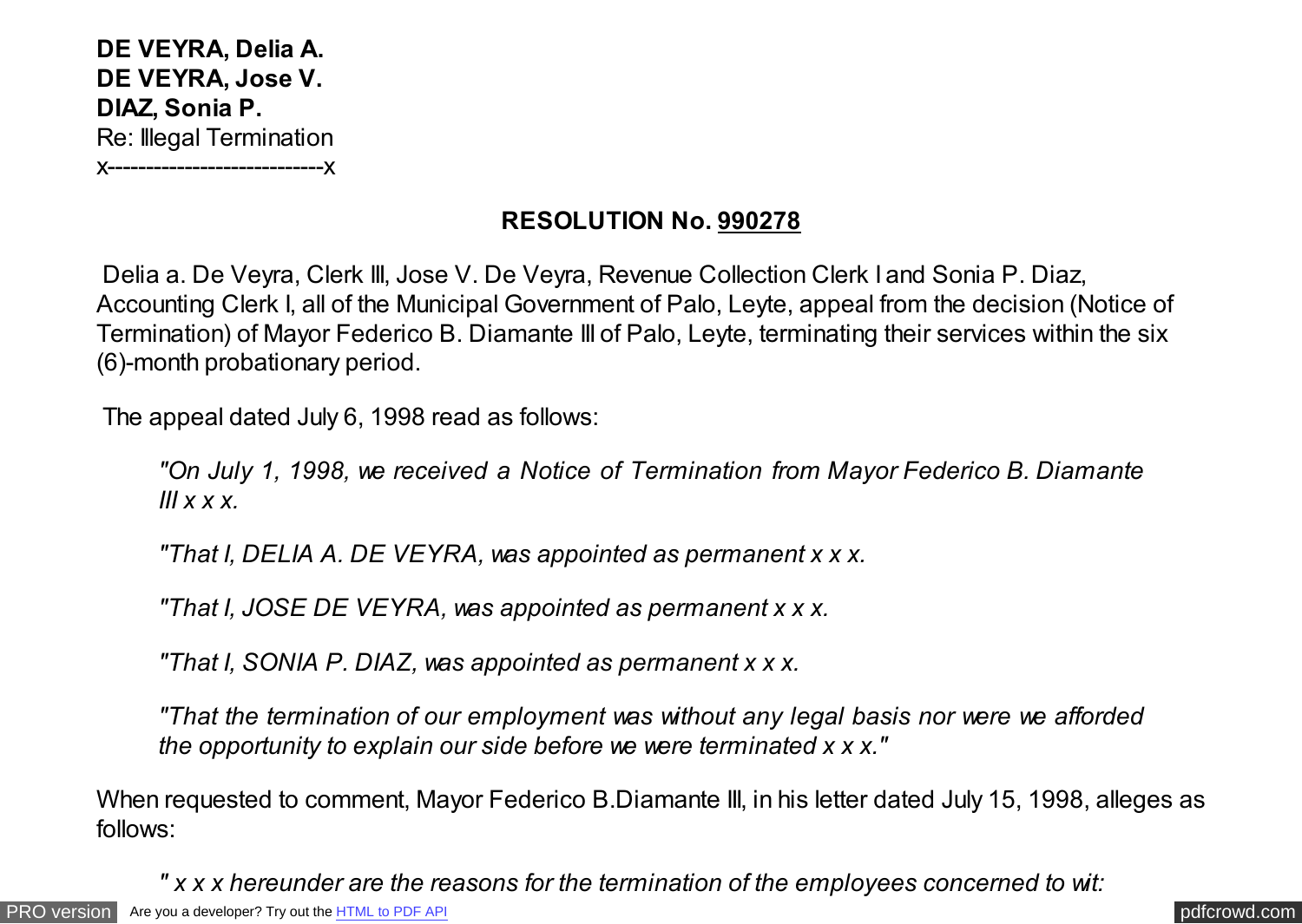*"I. Delia de Veyra Position: Clerk III Salary Grade: 6 Date of Appointment: January 2, 1998 Status of Appointment: Within the six- (6) months probationary period*

*"Reasons for Termination:*

*"A. Recommended by the immediate supervisor for termination for want of capacity, please see attached Certification dated June 29, 1998.*

*"B. Appointment was not in accordance with Rule VI of the Rules Implementing Book V of Executive Order No. 292, because the previous Mayor did not consider promotion of employees within the hierarchical arrangement of positions in the agency. The appointee is an outsider having entered the service only after the appointment was issued, other permanent employees lower than Grade 6 (six) were not considered for promotion.*

DE VEYRA, Delia A., DE VEYRA, Jose V. and DIAZ, Sonia P. / Page 2 of 5

x-------------------------------------------------------------------------------------------------x

*"2. Jose de Veyra Position: Revenue Collection Clerk I Salary Grade: 5 Date of Appointment: March 16, 1998 Status of Appointment: Within the six- (6) months probationary period*

*"Reasons for Termination:*

*"A. Recommended by the immediate supervisor for termination for want of capacity,*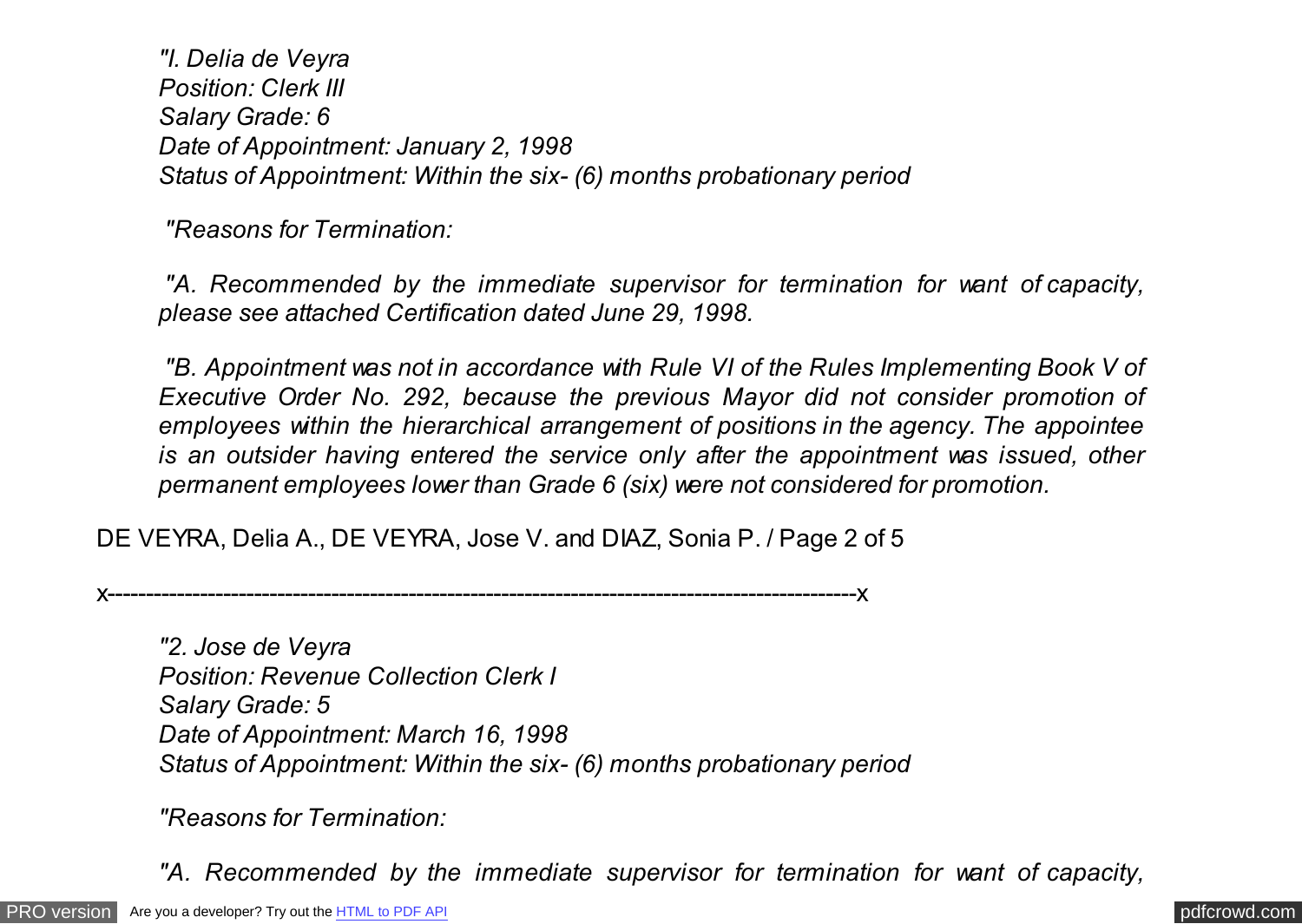*please see attached certification dated July 1, 1998.*

*"B. Appointment was not in accordance with Rule VI of the Rules Implementing Book V of Executive Order No. 292, because the previous Mayor did not consider promotion of employees within the hierarchical arrangement of positions in the agency. The appointee is a casual employee, other permanent employees lower than Grade 5 were not considered for promotion.*

*"3. Sonia P. Diaz Position: Accounting Clerk I Salary Grade: 4 Date of Appointment: May 12, 1998 Status of Appointment: Within the six (6) months probationary period*

*"Reasons for Termination:*

*"A. Recommended by the immediate supervisor for termination for want of capacity, please see attached certification dated July 1, 1998."*

*"B. The appointee was issued after the 1998 Local Election and the appointing official who lost in the election is considered a caretaker who is not authorized to issue appointments."*

In support of these allegations, Mayor Diamante submitted the following Certifications signed by Leo G. Dumas, Municipal Civil Registrar, Luz Fernandez, Acting Municipal Treasurer, and Deogracias Rosales, Municipal Accountant, recommending the termination of Delia De Veyra and Sonia P. Diaz for want of capacity:

*"THIS IS TO CERTIFY that for want of capacity, the undersigned hereby recommends for the termination of Mrs. Delia de Veyra whose service in this Office is probationary in nature.*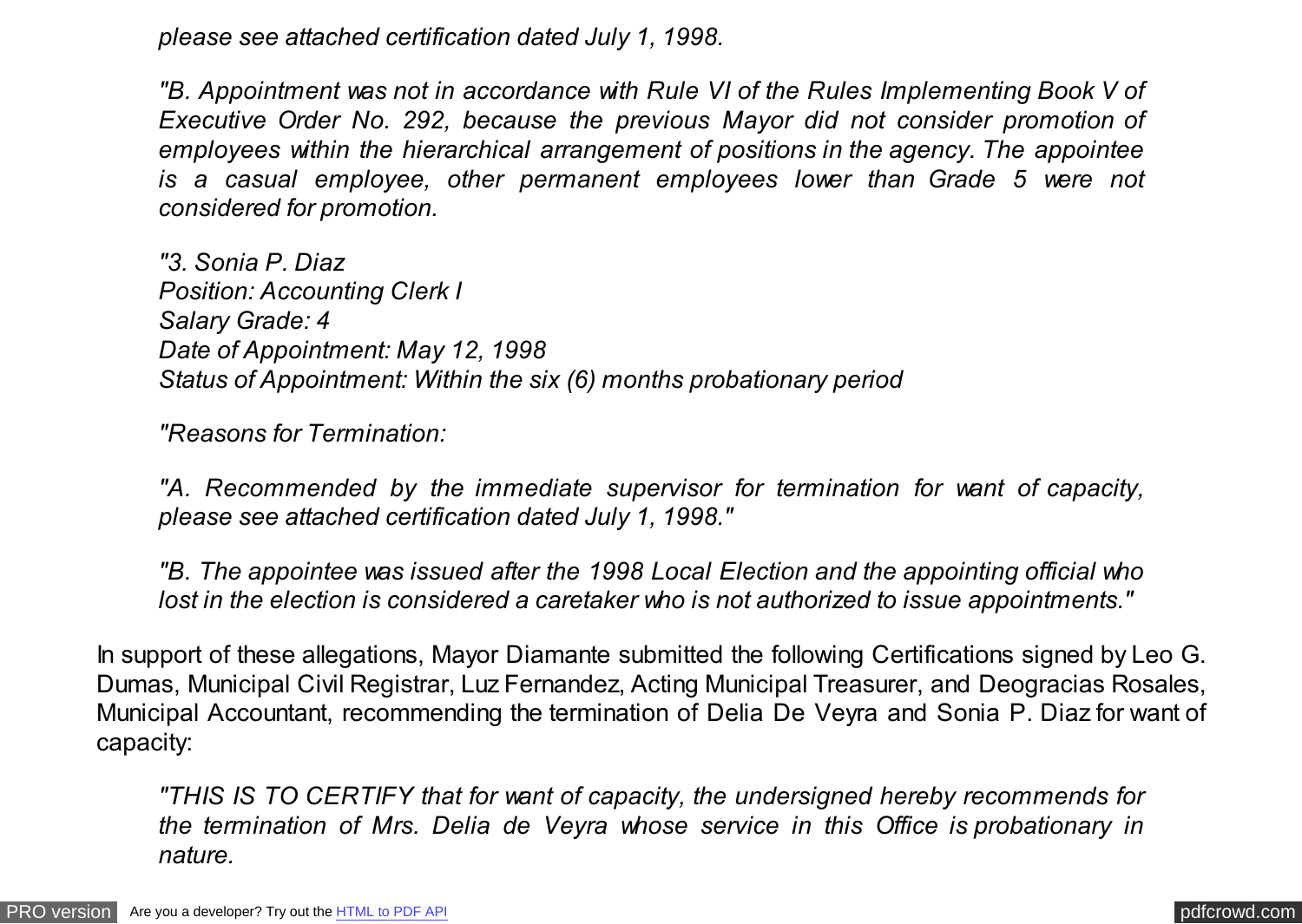*"Done this 29th day of June 1998, at Palo, Leyte.*

*(SGD.) LEO G. DUMAS Municipal Civil Registrar*

*x x x*

DE VEYRA, Delia A., DE VEYRA, Jose V. and DIAZ, Sonia P. / Page 3 of 5

x-------------------------------------------------------------------------------------------------x

*"THIS IS TO CERTIFY that for want of capacity, the undersigned hereby recommends for the termination of Mr. Jose de Veyra whose service in this Office is probationary in nature.*

*"Done this 1st day of July 1998, at Palo, Leyte.*

*(SGD.) LUZ FERNANDEZ Acting Municipal Treasurer*

*x x x*

*"THIS IS TO CERTIFY that for want of capacity, the undersigned hereby recommends for the termination of Mrs. Sonia P. Diaz whose service in this Office is probationary in nature.*

*"Done this 1st day of July 1998, at Palo, Leyte.*

*(SGD.) DEOGRACIAS ROSALES Municipal Accountant*

[PRO version](http://pdfcrowd.com/customize/) Are you a developer? Try out th[e HTML to PDF API](http://pdfcrowd.com/html-to-pdf-api/?ref=pdf) contract the CHTML of PDF API [pdfcrowd.com](http://pdfcrowd.com)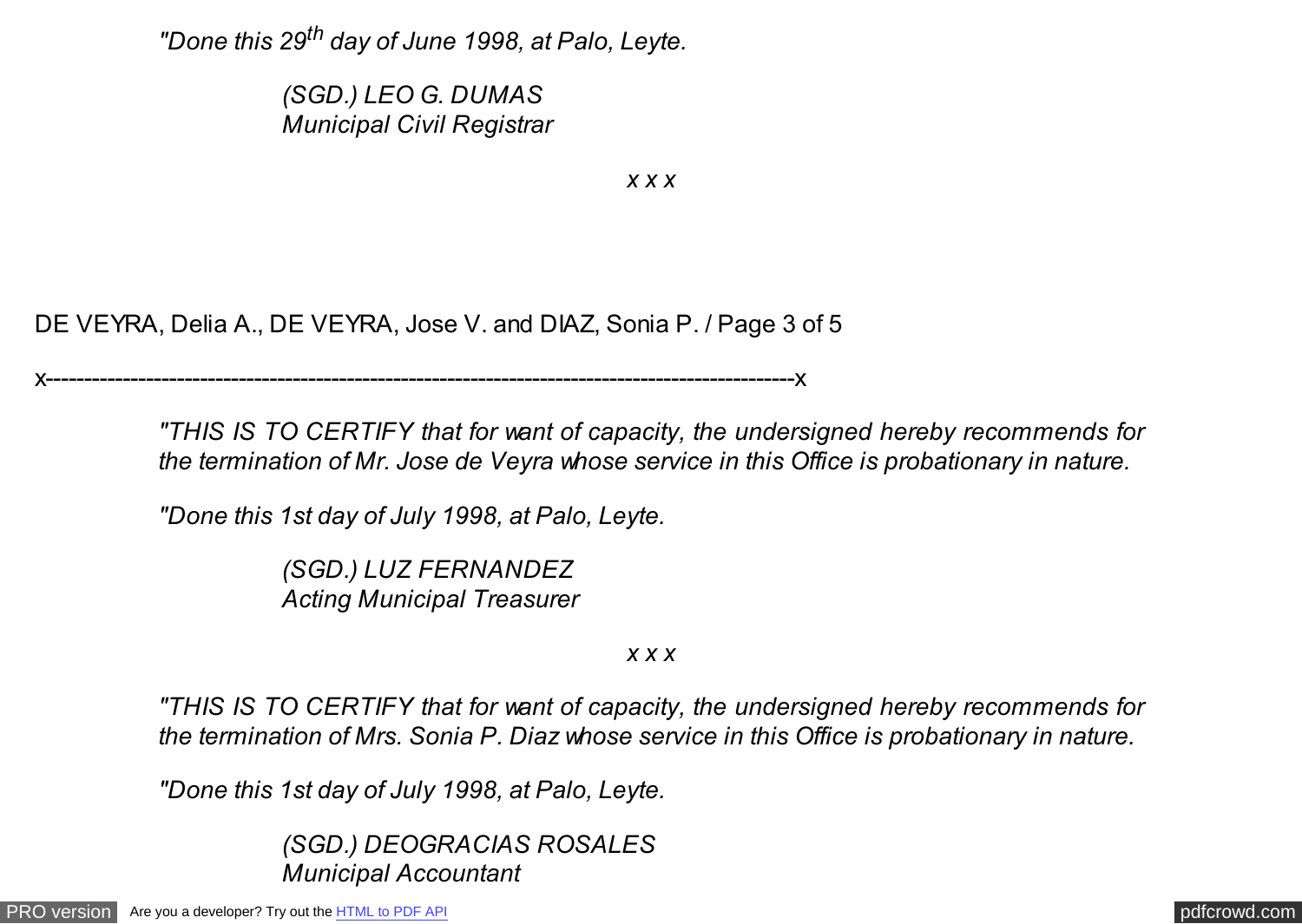Records show that Delia A. De Veyra was issued a permanent appointment dated January 2, 1998 as Clerk III. A permanent appointment dated March 16, 1998 was also extended to Jose V. de Veyra as Revenue Collection Clerk I. Likewise, Sonia P. Diaz was issued a permanent appointment as Accounting Clerk I on May 12, 1998. All the foregoing appointments were issued by former Mayor Teodoro M. Sevilla of the Municipality of Palo, Leyte.

Suddenly, the incumbent Mayor Federico B. Diamante III, sent notice of termination dated June 30, 1998 to Delia A. De Veyra stating as follows:

*"Your service in the Municipal Government of Palo, Leyte, being probationary in nature, is hereby terminated, effective today, June 30, 1998."*

Notices of termination, all dated July 1, 1998, were also sent by Mayor Diamante to Jose V. De Veyra, Sonia P. Diaz and Corina M. Ilagan, stating as follows:

*"Your service in the Municipal Government of Palo, Leyte, being probationary in nature, is hereby terminated, effective today, July 1, 1998."*

The Civil Service Regional Office (CSRO) No. VIII, Candahug, Palo, Leyte, through Atty. Marilyn E. Taldo, issued a subpoena to Leo G. Dumas, Edgardo M. Celerinos, Luz Fernandez, Deogracias Rosales, Delia de Veyra, Jose de Veyra, and Sonia P. Diaz, requiring them to appear before the CSRO No. VIII Legal Affairs Division on July 27, 1998 to clarify matters material to the judicious resolution of this case.

The Report of Investigation of CSRO No. VIII dated August 21, 1998 reads, in part, as follows:

DE VEYRA, Delia A., DE VEYRA, Jose V. and DIAZ, Sonia P. / Page 4 of 5

x-------------------------------------------------------------------------------------------------x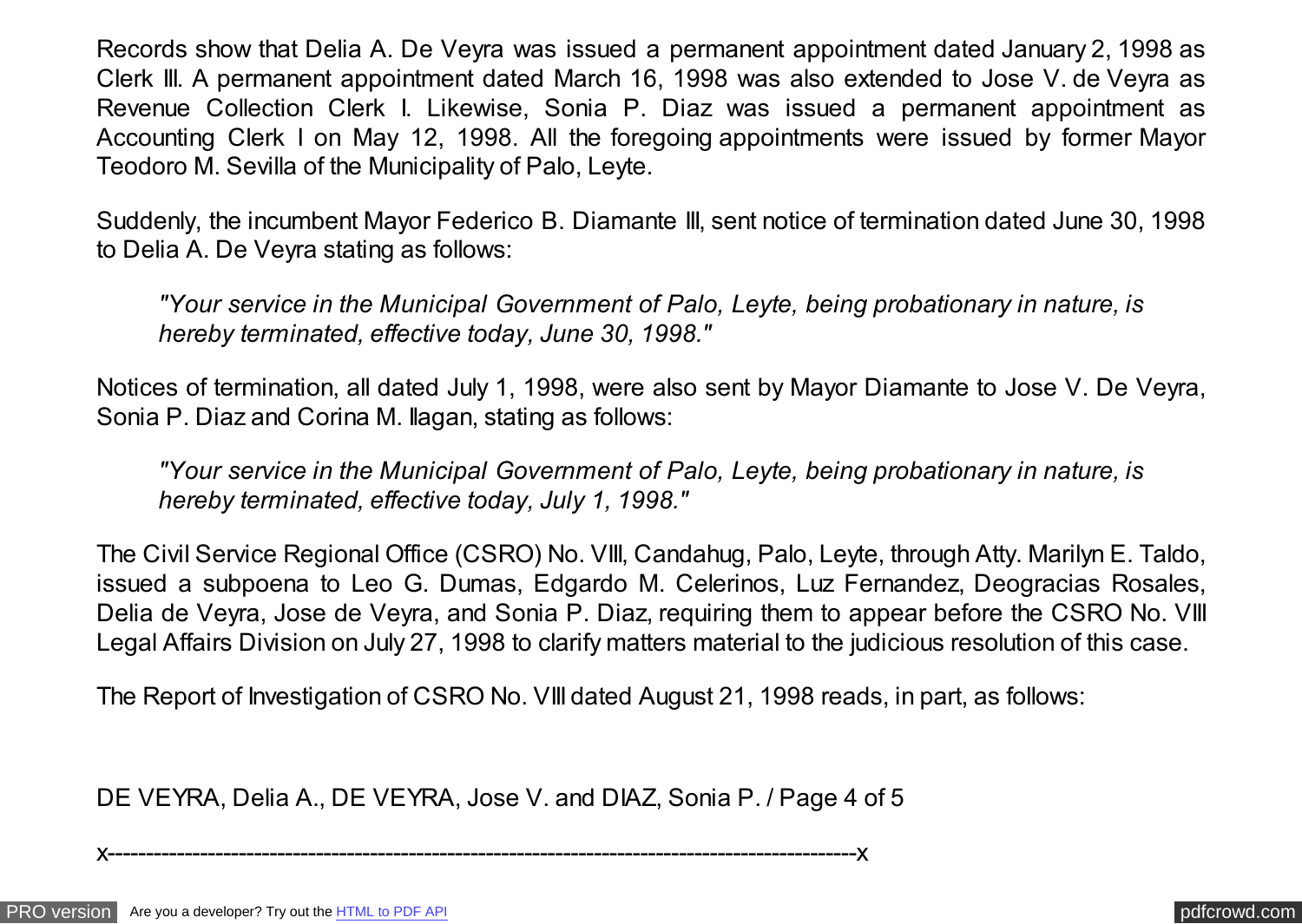*"Engr. Leo G. Dumas, Municipal Civil Registrar, testified that he refused to sign Ms. De Veyra's Performance Evaluation Report (January to June, 1998) not because he does not concur with her Very satisfactory Rating but because the duties specified in item no. 5 therein are beyond the jurisdiction of his Office; that as regards the certification, the same was prepared by the Office of the Mayor and that he was just forced to sign it.*

*"Mr. Edgardo Celerinos, the former supervisor of Jose V. De Veyra, who had transferred to COA, Region VIII effective June 3, 1998, informed the Investigating Officer that he found De Veyra's conduct acceptable and work performance satisfactory. Ms. Luz Fernandez, Acting Municipal Treasurer and the immediate supervisor of De Veyra effective June 3, 1998, concurred with the observations of Mr. Celerinos and explained that she signed the 'ready-made' Certification, as she was 'under pressure'.*

*"On the other hand, Mr. Deogracias Rosales, Municipal Accountant and immediate supervisor of appellant Sonia Diaz clarified that he was constrained to sign the 'readymade' Certification on July 7, 1998 because of the two (2) memoranda issued to him on July 1, 1998 requiring him to explain why he should not be administratively charged for alleged commission of some offenses; and that a day after he signed said document he sent a confidential letter dated July 8, 1998 to Mayor Diamante, the pertinent portions of which read, as follows:*

*"Regarding the recommendation for termination of Sonia Diaz which I was made to sign yesterday, please be informed that after due consideration said recommendation may not hold water for the following reasons:*

*1. I was the one who recommended her for the position.*

*1. As I informed you, her last rating made June 29, 1998, was VS and it contradicts the reason of 'incapacity' stated in the recommendation.*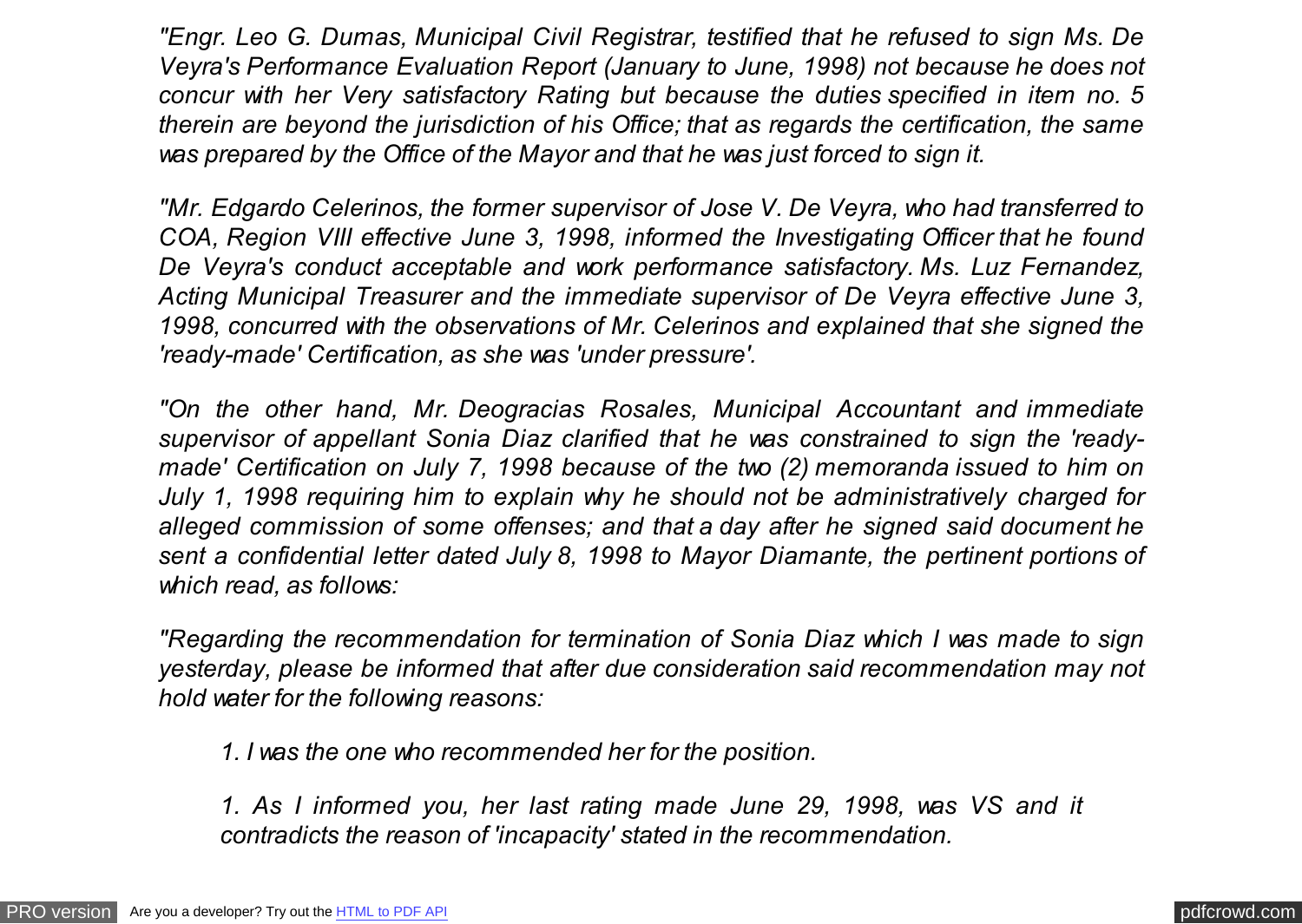*1)*

*1. The recommendation was signed only July 7, 1998 while the termination was made July 1.*

*6.*

*"In view of the above, it is suggested that said recommendation be withdrawn and another basis for her termination be studied.".*

After a careful scrutiny of the records of this case, the Commission finds the appeal meritorious.

It is undisputed that the appointments of Delia De Veyra, Jose De Veyra and Sonia P. Diaz as Clerk III, Revenue Collection Clerk I and Accounting Clerk I, respectively, are all permanent. The Performance Evaluation Report Forms of Delia De Veyra, Jose De Veyra and Sonia Diaz indicate that they have Very Satisfactory rating from January 1 to June 29, 1998. Based on the oral testimonies of Leo G. Dumas, Edgardo Celerinos, Luz Fernandez and

DE VEYRA, Delia A., DE VEYRA, Jose V. and DIAZ, Sonia P. / Page 5 of 5

x-------------------------------------------------------------------------------------------------x

Deogracias Rosales, there appears no legal basis for said Termination on the ground of 'want of capacity'*.* Hence, the notices of termination issued by incumbent Mayor Diamante to Delia De Veyra, Jose De Veyra and Sonia Diaz were imbued with grave abuse of discretion.

While Mayor Diamante, as the head of office, has the responsibility to assess the conduct and performance of his employees during the first six (6) months in office, the same however must be done objectively. When Mayor Diamante issued the subject termination orders on June 30, 1998 and July 1, 1998, he had served as Mayor for barely a day, which period is not ample for him to evaluate appellant's capacity to perform their respective duties. Applicable to this case is the ruling of this Commission in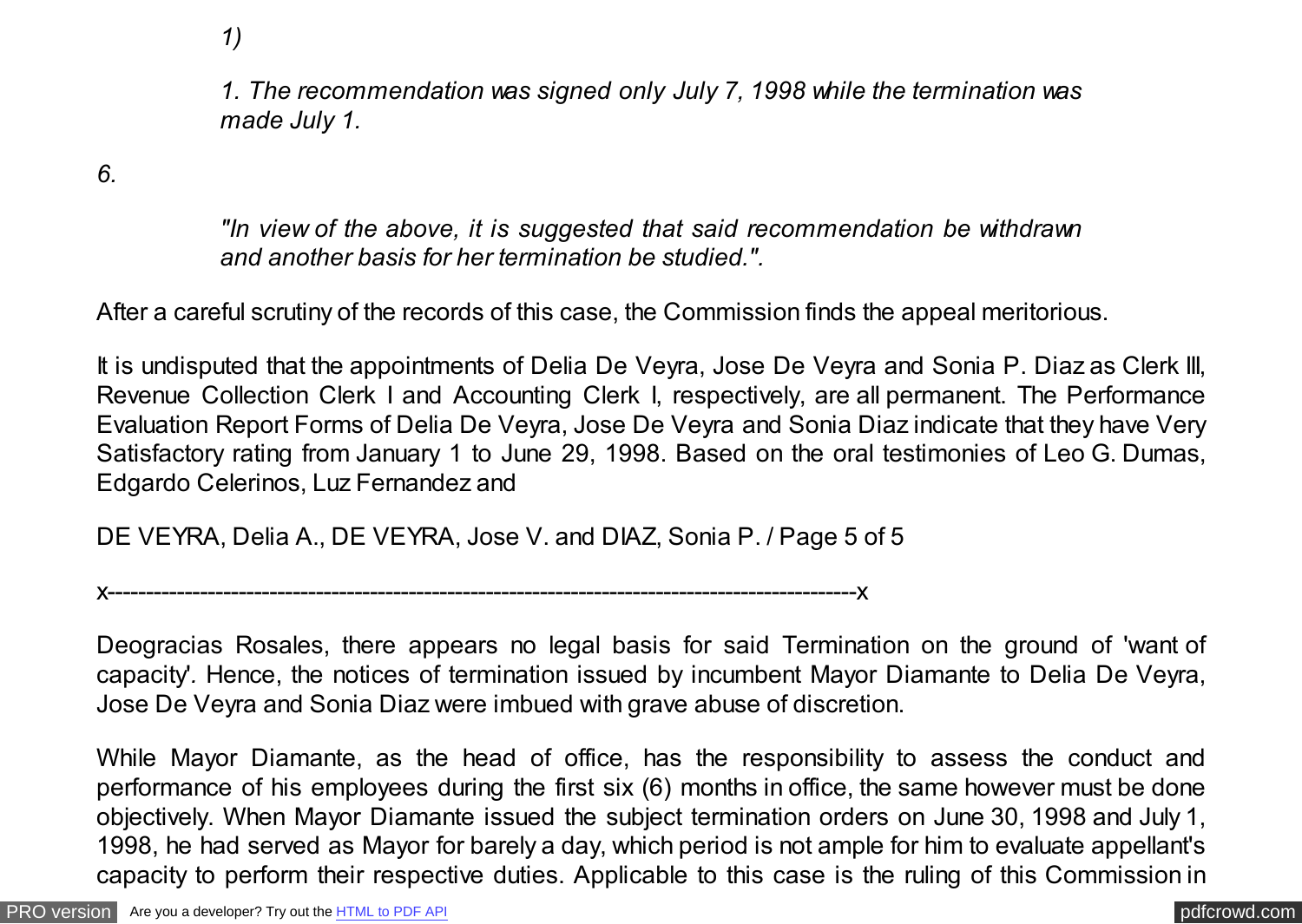CSC Resolution No. 94-4180 dated August 4, 1994, which reads as follows:

*"x x x. Under the rules, an employee undergoing a probationary period may be terminated for unsatisfactory conduct or want of capacity. It is implied that the head of office should have had the opportunity to close observe the employee so as to have a just and valid reason to arrive at a conclusion that such employee was wanting in capacity. In a similar case, particularly in Resolution No. 93-2094, the Commission ruled that the statement 'I find you wanting in capacity' implies knowledge which is borne out of a working relationship established through time on the part of the appointing authority of the capabilities of the employee to whom it is addressed.*

*"In the instant case, Mayor Velez, when he issued the notice of termination to Machan on July 1, 1992, was only one (1) day as Mayor as he assumed office only on June 30, 1992. One day cannot be considered as ample time for Mayor Velez to determine Machan's capacity to perform her job, as well as her conduct. Therefore, the Commission finds the termination of Machan as illegal."*

*WHEREFORE, the appeal of Delia De Veyra, Jose V. De Veyra and Sonia P. Diaz is hereby found meritorious. The Order terminating them from the service is thus set aside. Accordingly, they should be reinstated to their former positions with payment of back salaries.*

Quezon City, Jan 28, 1999

 **JOSE F. ERESTAIN, JR. Commissioner** 



[PRO version](http://pdfcrowd.com/customize/) Are you a developer? Try out th[e HTML to PDF API](http://pdfcrowd.com/html-to-pdf-api/?ref=pdf) contract the CHTML of PDF API [pdfcrowd.com](http://pdfcrowd.com)